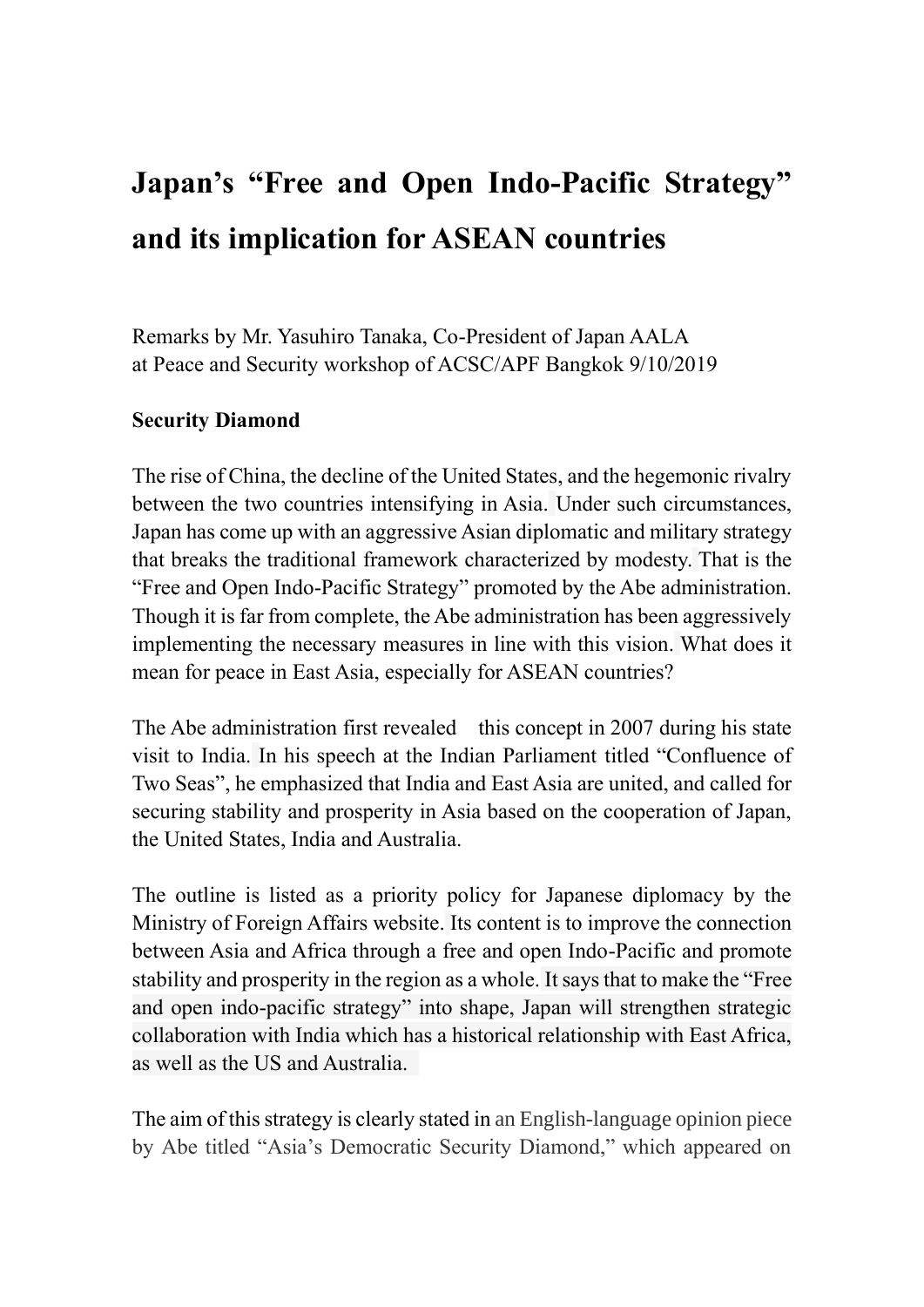the website of the nonprofit Project Syndicate at the very day he launched his second administration.

In the essay, Abe states that "peace, stability, and freedom of navigation in the Pacific Ocean are inseparable from peace, stability, and freedom of navigation in the Indian Ocean." And emphasized "the need for the Indian and Japanese governments to join together to shoulder more responsibility as guardians of navigational freedom across the Pacific and Indian oceans"

"Japan's top foreign-policy priority must be to expand the country's strategic horizons. Japan is a mature maritime democracy, and its choice of close partners should reflect that fact. I envisage a strategy whereby Australia, India, Japan, and the US state of Hawaii form a diamond to safeguard the maritime commons stretching from the Indian Ocean region to the western Pacific. I am prepared to invest, to the greatest possible extent, Japan's capabilities in this security diamond."

Quite oddly, the article was little informed by the Japanese media. It is said that Prime Minister Abe sealed the term "Security Diamond", accepting a strong recommendations of his aides who feared the repulsion of the public opinion, as a clear indication of Japan's attempt to play a military role in Asia by breaking the constitutional framework.

# ★**No ASEAN mentioned at all.**

In fact the paper has the most hawkish tone he has ever expressed in foreign policy, concerning "china's naval and territorial expansion"

In the paper nothing is touched on the norms of international relation, such as the United Nations Charter, respect for sovereignty, noninterference in domestic affairs, and the right to self-determination, Though emphasizing the universal value system, the most important principle of international relations is ignored that it is the people of their own of each country who decide how to realize those universal values.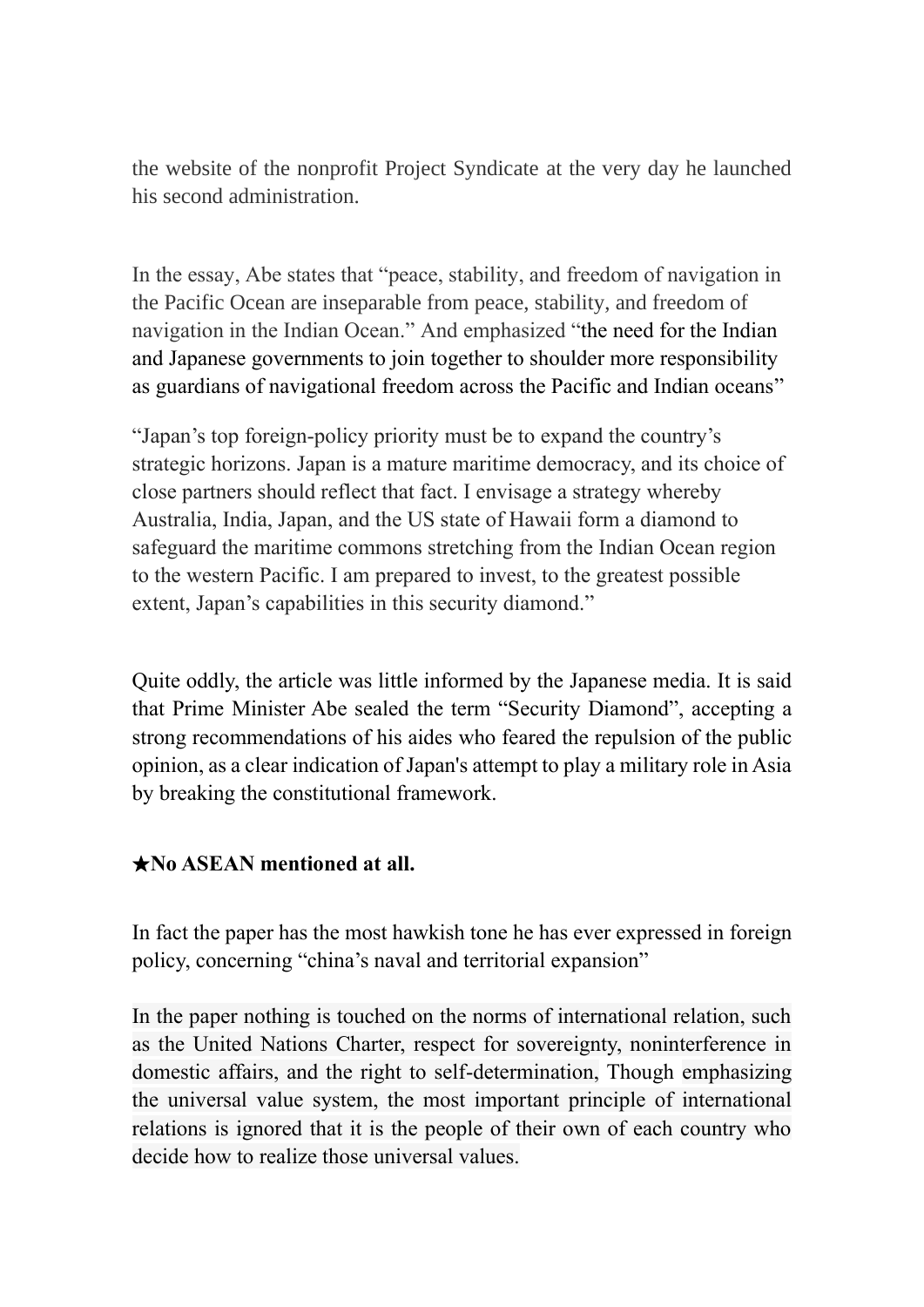It focused geopolitical security and military policy and economic and cultural cooperation is hardly mentioned. It resembles or almost the same as the argument of power politics which US geopolitical expertizes are advocating.

He totally ignores ASEAN countries. There is no mention of ASEAN at all, even though it calls for the return of the British and French to the Indo-Pacific.

# ★**implementation**

Within three years of Abe's controversial "security diamond" proposal, China's aggressive territorial expansion in the South China Sea had accelerated dramatically. In response to these developments, the Abe administration has forcibly realized policies in line with this concept.

The first is strengthening the Japan-US military alliance. In 2015, Abe visited the United States and agreed on a new guideline that renewed the cooperation between the US and Japanese troops. He also started construction of Henoko's Marine Corps base in Okinawa. The functions of the US military bases in Japan have been strengthened with a view to operating in the Indo-Pacific and at a global scale.

The second is strengthening the Japanese Self-Defense Forces. Defense expenses have been increasing every year, but the shift to military forces engaging overseas (strengthening offensive capability) has been rapidly increasing. The symbol is the launch of the helicopter carrier "Izumo". Immediately after commissioned, she performed an escort mission of US military vessel for the first time during the Korean crisis in 2017.

She participated in joint exercises with US and Indian forces in the South China Sea and the Indian Ocean. Now, the renovation got stared to convert it to be able to operate the fixed wing aircraft F35.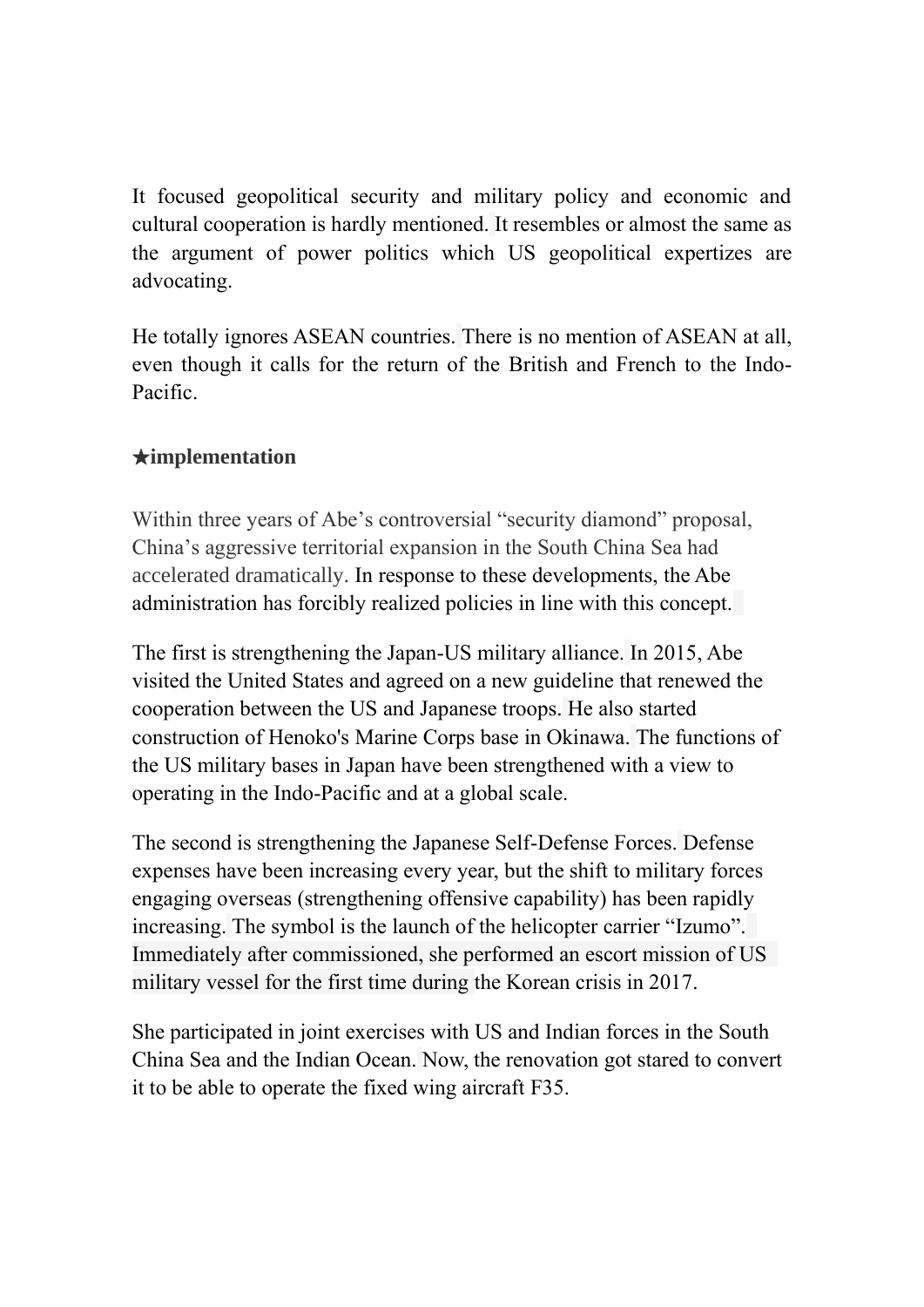Third is the enforcement of a new security legislation. The successive administrations have maintained the position that Japan is not allowed to exercise collective self-defense rights under Article 9 of the Constitution, but the Abe administration has changed its interpretation and decided that it can be used in special cases. On top of that, they forced a series of legislation that allowed the Self-Defense Forces to engage in combats outside the territory.

# **ASEAN's Indo-Pacific Outlook**

Under these circumstances, we pay attention to the concept of ASEAN Indo-Pacific Outlook adopted by the ASEAN country leaders at the Summit last June. The document shows the concept of Asian countries creating an order of peace on its own, not allowing any "advantage" of outside powers, not to get caught in the US-China fighting for hegemony.

The principles listed as follows:

(1) ASEAN centered; Create an order with ASEAN's leadership, using multi-layered structure including various economic and security dialogue frameworks that ASEAN has formed with non-regional countries, such as East Asia Summit (EAS), ASEAN Regional Forum (ARF), ministers in various fields, expert meetings, etc.

(2) Inclusiveness: Multilateral cooperation framework that does not exclude any country

(3) Make Indo –Pacific an area of dialogue and cooperation, not confrontation

(4)Guided by the Treaty of Amity and Cooperation (TAC) that stipulate mutual respect of sovereignty and solution of disputes by peaceful means.

Prime Minister Prayut of Thailand, the president of the latest Summit emphasized the significance of the concept at the closing conference, saying, "ASEAN has decided to take a common approach in the Indo-Pacific." "It should be ASEAN-centered cooperation, with inclusiveness, not exclusiveness," he said.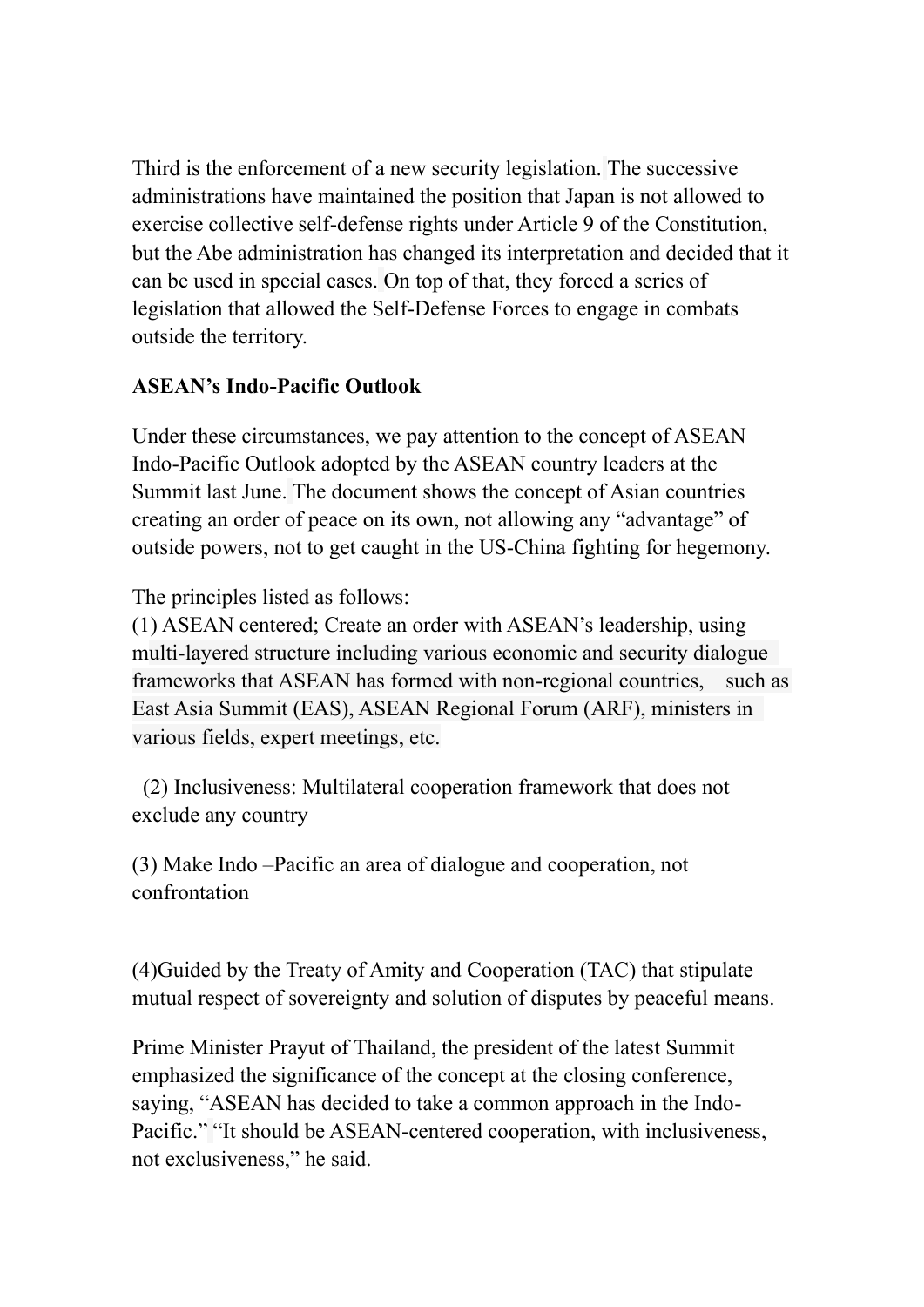This is a different approach from Abe'strategy based on military and confrontation.

# **Japanese Pacifism**

China has been flexing its naval muscle while building artificial islands and runways in a bid to control the waters of the South China Sea. The Chinese have either built or are currently building facilities capable of serving as naval ports in Myanmar, Bangladesh, Sri Lanka, and Pakistan, dramatically expanding their presence around the Indian Ocean.

We know that these hegemonic behavior by rising China has produced the strong concerns of neighboring countries. It is understandable that some of these countries think that in order to compete against China, they should rely on the power of the United States and Japan to balance. Nevertheless, I would like you to pay attention to another aspect of the Abe's strategy

The power base of the Abe administration is nationalists who dream of revitalizing the past Japanese imperial empire. They are characterized by historical revisionism that Japan's past colonial rule and war of aggression were right thing to do. In relation to the United States and China, sealing off this revisionist view, the Abe administration is attempting to play military role without any reflection on the past wars. We are worried that this Abe strategy will create a strong warning or suspicion not only China and the Korean Peninsula but also Southeast Asian countries.

This is clear from the fact that Prime Minister Abe devoted himself with an unusual tenacity in the constitutional revision of Article 9. Article 9 of the Japanese Constitution, which renounce forever a sovereign right of war and prohibits possession of armed force. That is a pledge and determination of Japanese people not to wage a war again. The article 9 has gained the support of the people for 70 years and has become the foundation of Japanese pacifism.

Japanese pacifist forces oppose Abe's Indo-Pacific strategy, insisting Japan should contribute peace and stability in Asia through peaceful diplomacy based on Article 9 of the Constitution as well as sincere refrextion of the